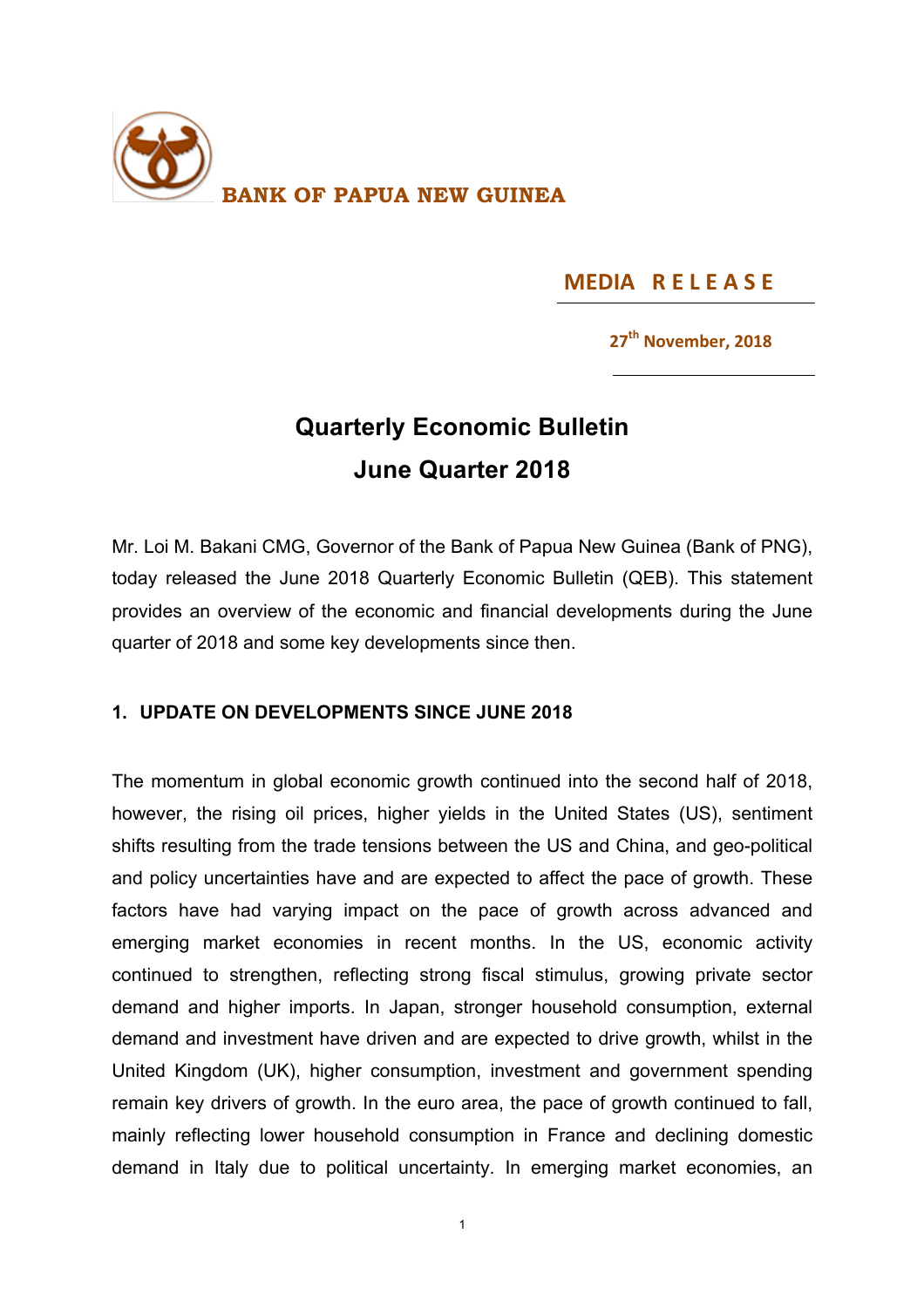improvement in growth expectations, reflecting the upswing of oil and other commodity prices, has helped stem downward pressures related to the strong US dollar, trade tensions and geo-political conflict. In China, growth is maintained, driven by high domestic demand and fixed asset investment, despite regulatory tightening of the financial sector and softening external demand. Growth in India continued to strengthen due to higher consumption and investments following the introduction of the currency exchange initiative in 2016 and goods and services tax in 2017.

Global inflation continued its upward trend in most advanced and emerging market economies, mainly reflecting high fuel prices. Governor Bakani explained that domestic inflation was influenced by the trend in global inflation and pass-through of the depreciation of the kina as reflected in the increase of core inflation measures. While headline inflation remained stable at 4.5 percent in the June quarter, the increases in core inflation measures are indicative of a build-up in inflationary pressures. The Governor reiterated that the Bank will take necessary policy actions to ensure that price stability is maintained should the underlying inflationary pressures translate into increasing headline inflation higher than 5.0 to 6.0 percent.

Governor Bakani mentioned that the latest international commodity price data from the Word Bank published in September, showed mixed results. PNG's export prices for energy commodities were on an upward trend, while its export prices for metals and minerals, and non-energy commodities declined. It was noted that spot prices for liquefied natural gas (LNG) imported into Japan increased by 5.1 percent to US\$10.26 per one million British thermal units (btmu), while crude oil West Texas intermediate prices rose by 7.9 percent to US\$67.9 per barrel. For metals and minerals, gold prices fell by 1.7 percent to US\$1,307.0 per ounce, copper by 1.1 percent to US\$6,881 per metric tonne (mt) and silver by 0.6 percent to US\$16.6 per ounce. Prices for non-energy commodities mostly fell, with coffee (Arabica) by 1.3 percent to US\$2.97 per kg and palm oil by 4.5 percent to US\$601.0 per mt.The Governor encourages all exporters to improve production levels to benefit from the high kina value for foreign currency.

The Governor applauded the successful marketing of PNG's debut 10-year sovereign bond that attracted a lot of demand and subsequently the issuance in the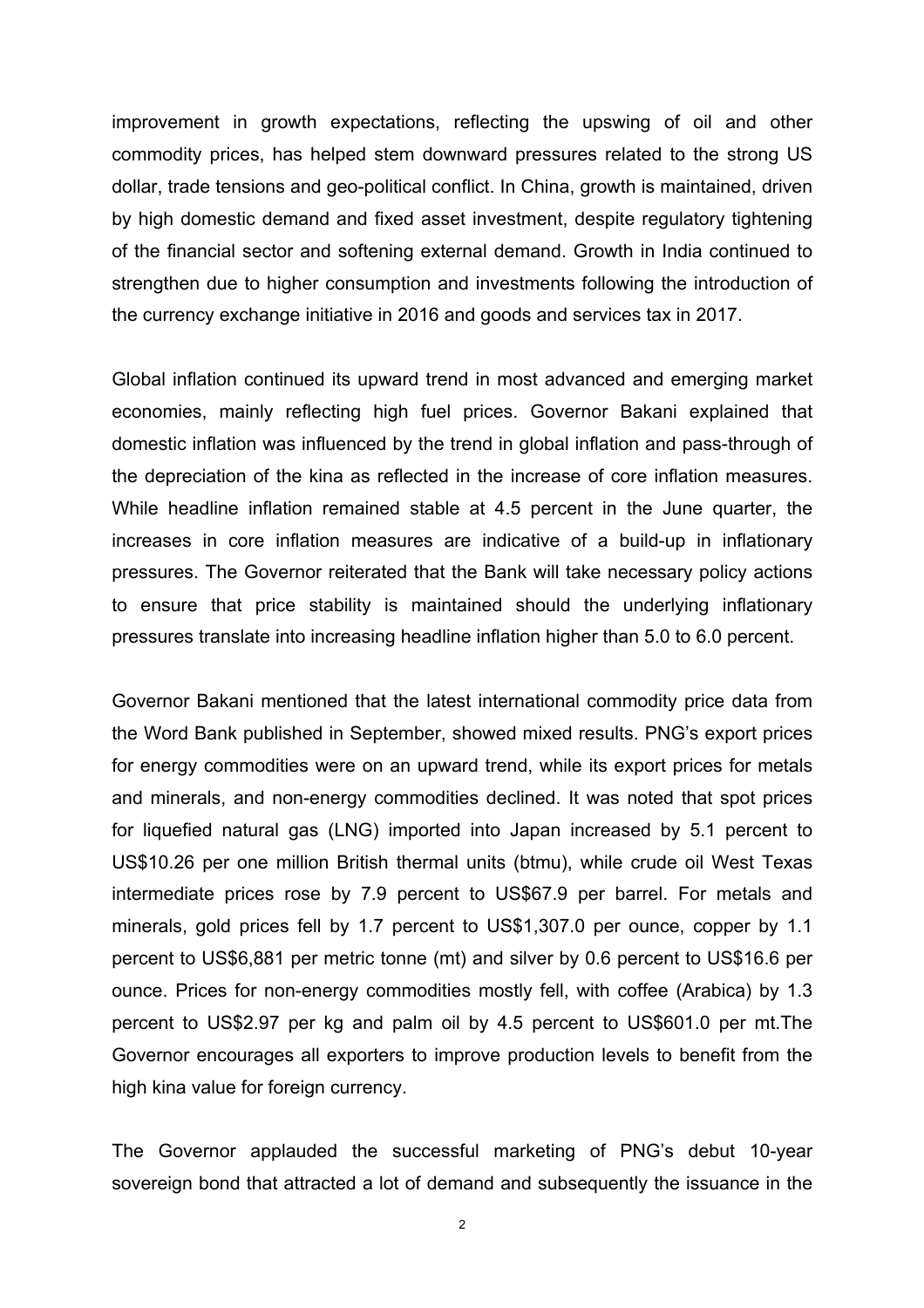international capital markets on the  $31<sup>st</sup>$  of September 2018 that raised US\$500 million at 8.375 percent. As per the 2018 National Budget, this would ease the Government's cash flow and fund key expenditure items, including the retirement of some of the short-term domestic debt. The inflow of the foreign exchange from the bond will assist in meeting some of the outstanding import orders in the domestic foreign exchange market.

The Governor noted that the National Government handed down a record Budget of K16.13 billion on the 13<sup>th</sup> November 2018, with total revenue and grants of K14.26 billion and a net borrowing of K1.87 billion. The 2019 Budget is framed under the theme: *"Building A Broader Based Economy"* which means broadening the economy by empowering small to medium size enterprises, promoting opportunities for increasing and diversifying private sector investments, and introducing measures to supporting various sectors of the economy, especially manufacturing and agriculture. The 2019 Budget has made provisions for further tax changes in excise and tariff rates to support these sectors and encourage investment, local production, and import replacements. Another good tax initiative is the personal tax relief for two tiers of low income workers. The First Tier is the Tax-Free Threshold of up to K12,500.00 per annum and the Second Tier is the lesser-tax-rate Threshold of K12,501.00 to K20,000.00 per annum. The Government reiterated that in 2019, it will continue to meet its primary commitments to investing in Key Infrastructure Projects, Education, Health, Law and Order, Agriculture, Tourism and SMEs. Also, strengthening the provincial and district levels of Government through improving transparency, accountability and efficient allocation of financial resources will be an important undertaking. The Government will continue to build on the progress made so far to improve fiscal discipline and enhanced governance arrangements through various reforms. These are vital components of building a broad-based and vibrant economy.

The Governor added that the budget deficit of K1.87 billion will be financed from external grants (or donor funding) and concessional borrowing of K943.1 million and K816.9 million, respectively. Additional external financing will come from the ADB Budget Support Tranche 2 of US\$100 (K320.0) million, World Bank Budget Support Tranche 2 of US\$50.0 (K155.0) million and US\$200.0 (K640.0) million from the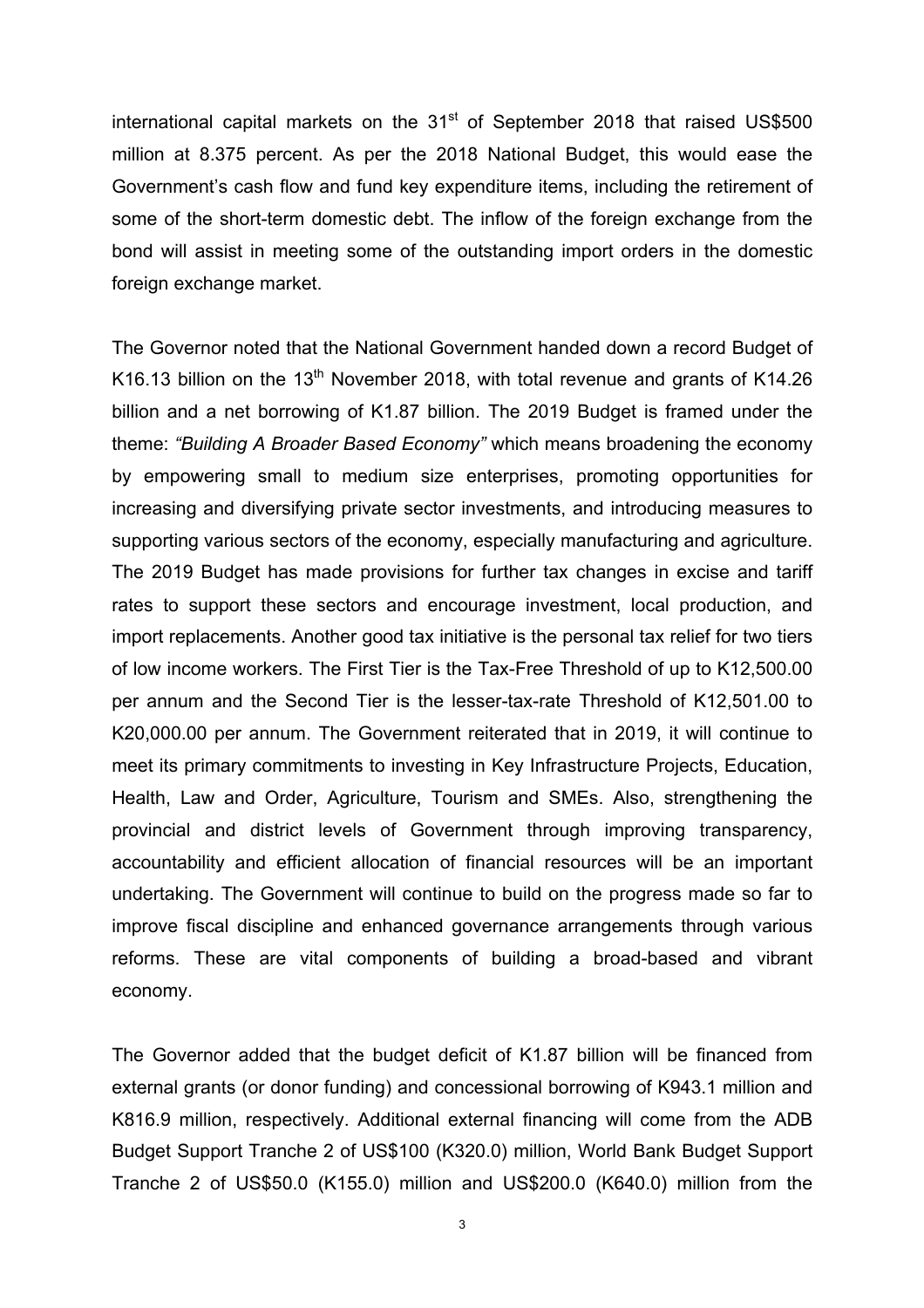proceeds of the Sovereign Bond issued in 2018. The Budget estimated a net external borrowing of K2,496.1 in 2019, with an external gross new borrowing of K2,931.9 million and loan repayment of K435.8 million. This implies a financing gap of K1,000.0 (US\$300.0) million which will be sourced through a commercial offering overseas in the first half of 2019. The Bank notes that these inflows of foreign exchange will further support the foreign exchange market and bring more stability in the kina exchange rate and inflation. With the Government's intention to restructure and mature its domestic debt, more kina liquidity is expected to be injected into the economy. This liquidity injection will be in addition to the excess liquidity already in the banking system and may lead to an increase in the demand for money, which will end up in the foreign exchange market in terms of more import orders. The Bank will continue to monitor these developments and will take appropriate measures to ensure that its price stability objective is maintained.

In the September quarter of 2018, the average daily kina exchange rate appreciated against all major currencies except the US dollar. It appreciated against the pound sterling by 2.9 percent to £0.2318, Australian dollar by 2.0 percent to A\$0.4130, euro by 1.0 percent to €0.2598 and the yen by 0.6 percent to ¥33.6768. Against the US dollar, the kina depreciated by 1.5 percent to US\$0.3020. These currency movements resulted in the Trade Weighted Index (TWI) increasing by 1.9 percent to 29.78 in the quarter.

Governor Bakani noted that as at the  $26<sup>th</sup>$  November 2018, the level of foreign exchange reserves increased to K7,401.9 (US\$2,235.4) million, reflecting the inflow of the sovereign bond money raised from the international financial capital markets. This compares to K5,469.5 (US\$1,720.1) million as at  $2^{nd}$  January 2018.

#### **2. OVERVIEW OF THE DEVELOPMENTS IN THE JUNE QUARTER OF 2018**

Economic indicators available to the Bank of Papua New Guinea (the Bank) point to a pick-up in economic activity in the June quarter 2018, after a decline in the pace of growth in the March quarter of 2018. A higher surplus in the current account, reflecting improved export commodity prices, higher private sector lending, and increased Government development expenditure in the quarter are supportive of the growth. Over the quarter, the average daily kina exchange rate appreciated against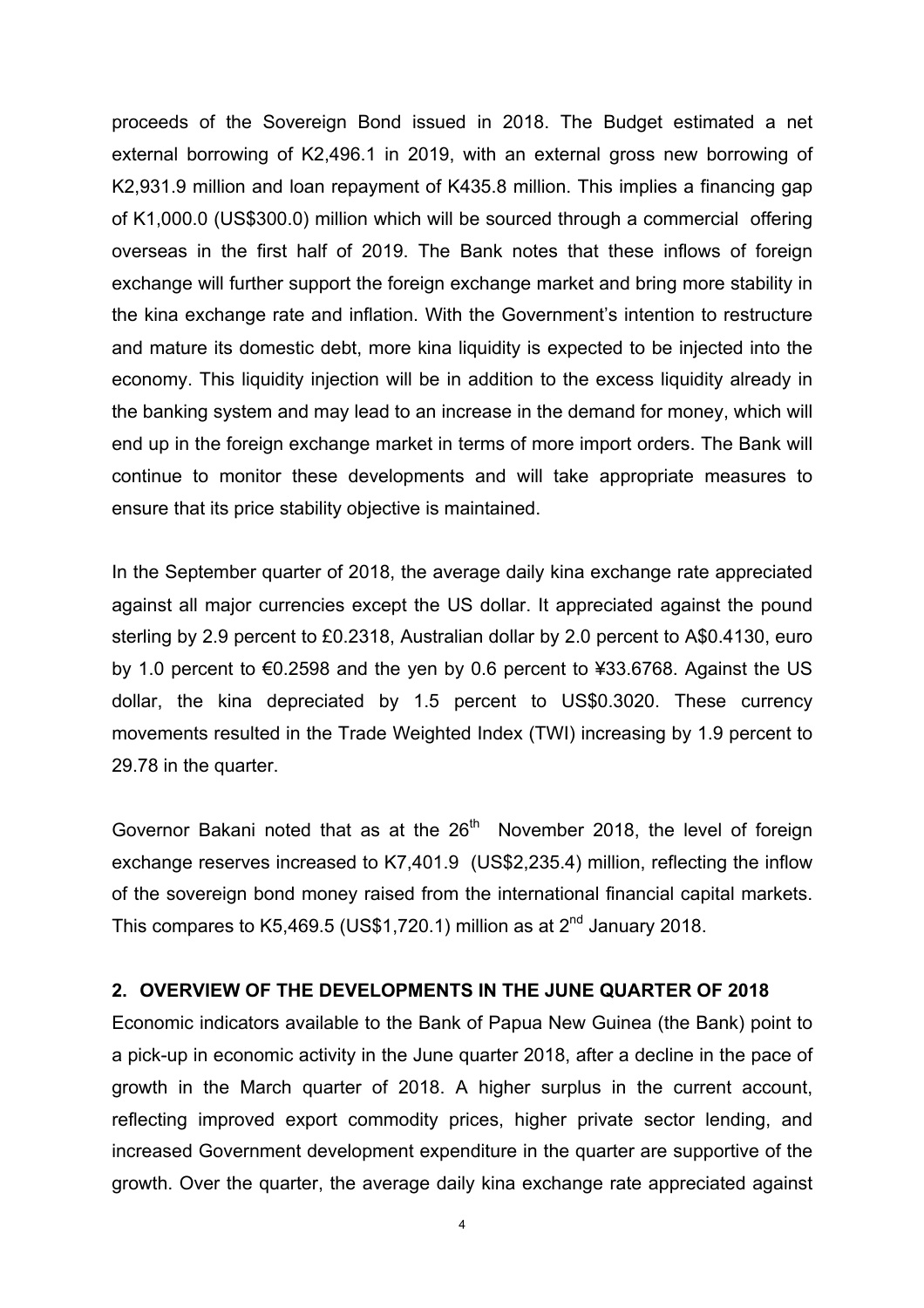all major currencies except the US dollar and the Japanese yen. These movements resulted in the Trade Weighted Index (TWI) increasing by 1.2 percent to 29.23. Annual headline inflation was stable at 4.5 percent in the June quarter, the same as in the March quarter. Considering the overall downward trend in headline inflation from a quarterly average of 6.7 percent in 2016 to 5.4 percent in 2017, and 4.5 percent so far in 2018, and the Bank's expectation of headline inflation to be around 5.0 percent in 2018, the Bank maintained a neutral stance of monetary policy by keeping the monthly Kina Facility Rate (KFR) at 6.25 percent throughout the June quarter of 2018.

Data from the Bank's Business Liaison Survey (BLS) show that the total nominal value of sales in the formal private sector declined by 10.4 percent in the March quarter of 2018, compared to an increase of 9.4 percent in the December quarter of 2017. Excluding the mineral sector, sales declined by 11.9 percent in the quarter, compared to an increase of 13.4 percent in the previous quarter. By sector, sales declined in all the sectors, except the wholesale sector. By region, sales declined in all the regions except the Momase (excluding Morobe) and Islands regions. Over the year to March 2018, total sales declined by 15.6 percent, compared to an increase of 33.6 percent over the corresponding period of 2017. Excluding the mineral sector, sales declined by 12.4 percent over the year to March 2018, compared to an increase of 37.3 percent over the corresponding period of 2017.

The Bank's Employment Index shows that the level of employment in the formal private sector increased by 0.2 percent in the June quarter of 2018, compared to an increase of 0.3 percent in the March quarter of 2018. Excluding the mineral sector, the level of employment fell by 0.1 percent. By sector, the level of employment increased in the manufacturing, mineral and financial/business and other services sectors, which more than offset declines in the wholesale, construction, retail, agriculture/forestry/fishing and transportation sectors. By region, the level of employment increased in the Highlands, Islands and NCD, while it declined in the Southern, Momase and Morobe regions. Over the year to June 2018, the total level of employment fell by 3.2 percent, compared to a decline of 3.2 percent over the corresponding period of 2017. Excluding the mineral sector, it declined by 4.1 percent, compared to a decline of 4.1 percent over the corresponding period of 2017.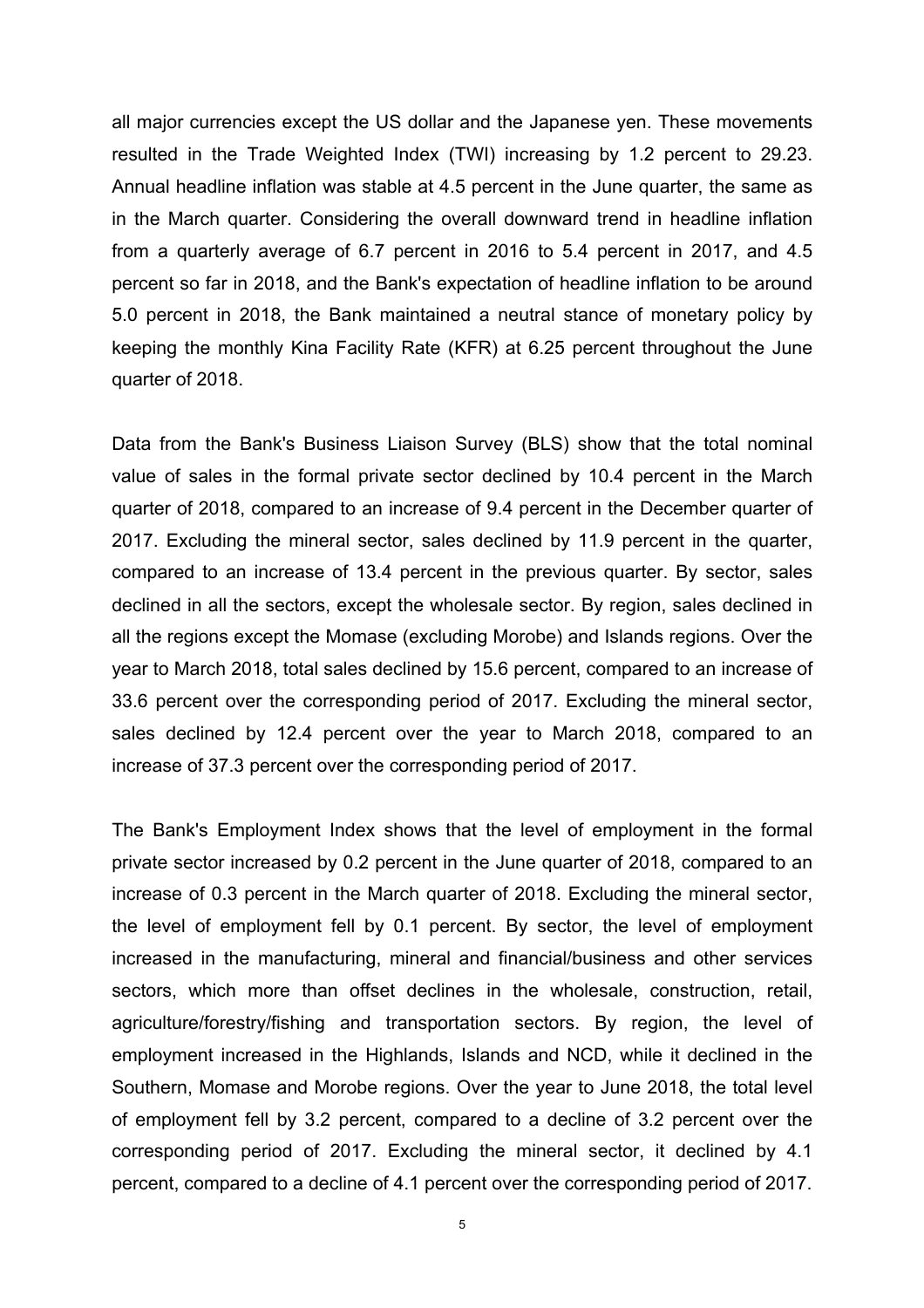Quarterly headline inflation, as measured by the Consumer Price Index (CPI), increased by 1.3 percent in the June quarter of 2018, compared to the 1.0 percent increase in the March quarter of 2018. All expenditure groups recorded price increases except for the 'Education' expenditure group which remained constant. By urban centre, prices increased in all the surveyed centres. Annual headline inflation was 4.5 percent over year to the June quarter of 2018, same as over the year to the March quarter of 2018.

During the June quarter of 2018, the average daily kina exchange rate appreciated against all major currencies except the US dollar, while it remained stable against the yen. The kina appreciated against the Australian dollar by 3.1 percent to A\$0.4049, euro by 2.4 percent to €0.2572 and the pound sterling by 1.6 percent to £0.2254. Against the US dollar, the kina depreciated by 0.7 percent to US\$0.3067, while it remained stable against the yen at ¥33.4600. These currency movements resulted in the TWI increasing by 1.2 percent to 29.23 in the June quarter of 2018.

The weighted average kina price of PNG's exports, excluding LNG, increased by 16.2 percent in the June quarter of 2018, compared to the corresponding quarter of 2017. There was an increase of 17.4 percent in the weighted average price of mineral exports, reflecting higher kina prices for all mineral export commodities. For agricultural, logs and marine product exports, the weighted average kina price increased by 11.2 percent due to higher prices of cocoa, copra and marine products. Excluding log exports, the weighted average kina price of agricultural and marine product exports increased by 18.3 percent in the quarter, compared to the corresponding quarter of 2017. The higher kina export price reflected an increase in international prices for most of PNG's export commodities, combined with the price effect of the depreciation of the kina against the US dollar.

With a surplus in the current account more than offsetting a deficit in the capital and financial account, the balance of payments recorded an overall surplus of K98 million for the first six months of 2018, compared to a surplus of K141 million in the corresponding period of 2017.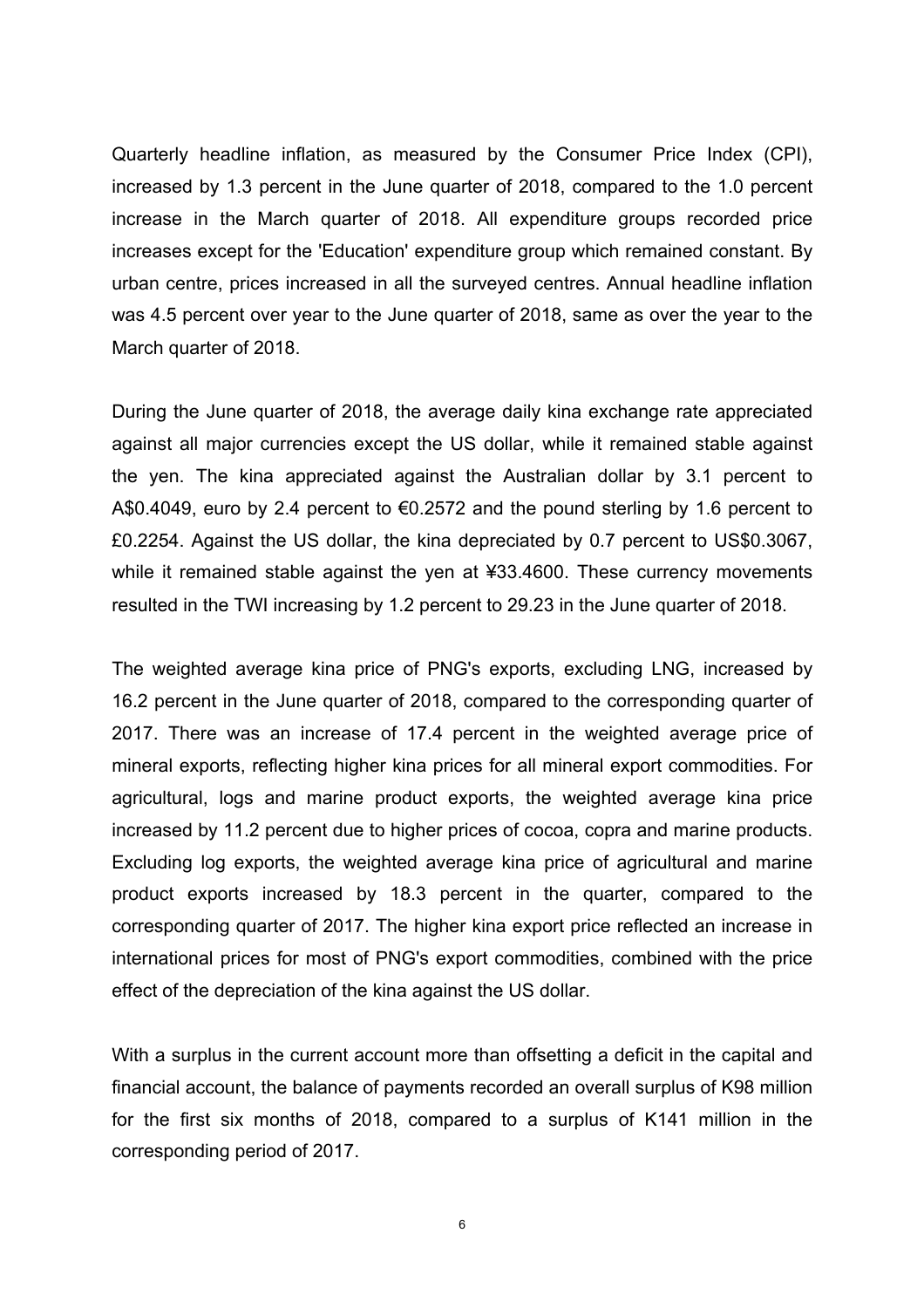The current account recorded a surplus of K9,300.0 million in the first six months of 2018, compared to a surplus of K8,856.0 million in the corresponding period of 2017. The surplus in the current account was due to a trade surplus and higher net transfer receipts, combined with lower net service and income payments.

The capital and financial account recorded a deficit of K9,196.0 million in the first six months of 2018, compared to K8,711.0 million in the corresponding period of 2017. This outcome was attributed to direct and other investments, reflecting equity withdrawals and build-up in offshore foreign currency account balances of mineral companies including the LNG project. These more than offset net inflows from Government loan drawdowns.

The level of gross foreign exchange reserves at the end of June 2018 was K5,706.4 (US\$1,730.1) million, equivalent to 4.8 months of total and 8.3 months of nonmineral import covers.

The Bank of Papua New Guinea continued to maintain a neutral stance of policy by keeping the monthly Kina Facility Rate (KFR) at 6.25 percent throughout the June quarter of 2018. Annual headline inflation was 4.5 percent in the June quarter of 2018, same as in the previous quarter, which is considered manageable, while the outcomes for other key macroeconomic indicators were relatively stable and in line with the Bank's annual projections for 2018. The dealing margins for the Repurchase Agreement (Repos) were also maintained at 100 basis points on both the buy and sell sides of the KFR.

The Bank utilised its OMO instruments in the conduct of monetary policy to manage liquidity. Liquidity continued to be high and unevenly distributed in the banking system hence, borrowing by commercial banks under the interbank and Repo facilities were resorted to during the quarter. There was a net CBB retirement of K203.0 million, while the Government retired a net of K89.6 million in Treasury bills and issued K310.9 million in Treasury bonds in the June quarter. The CRR on commercial banks' total deposits and prescribed liabilities was maintained at 10.0 percent.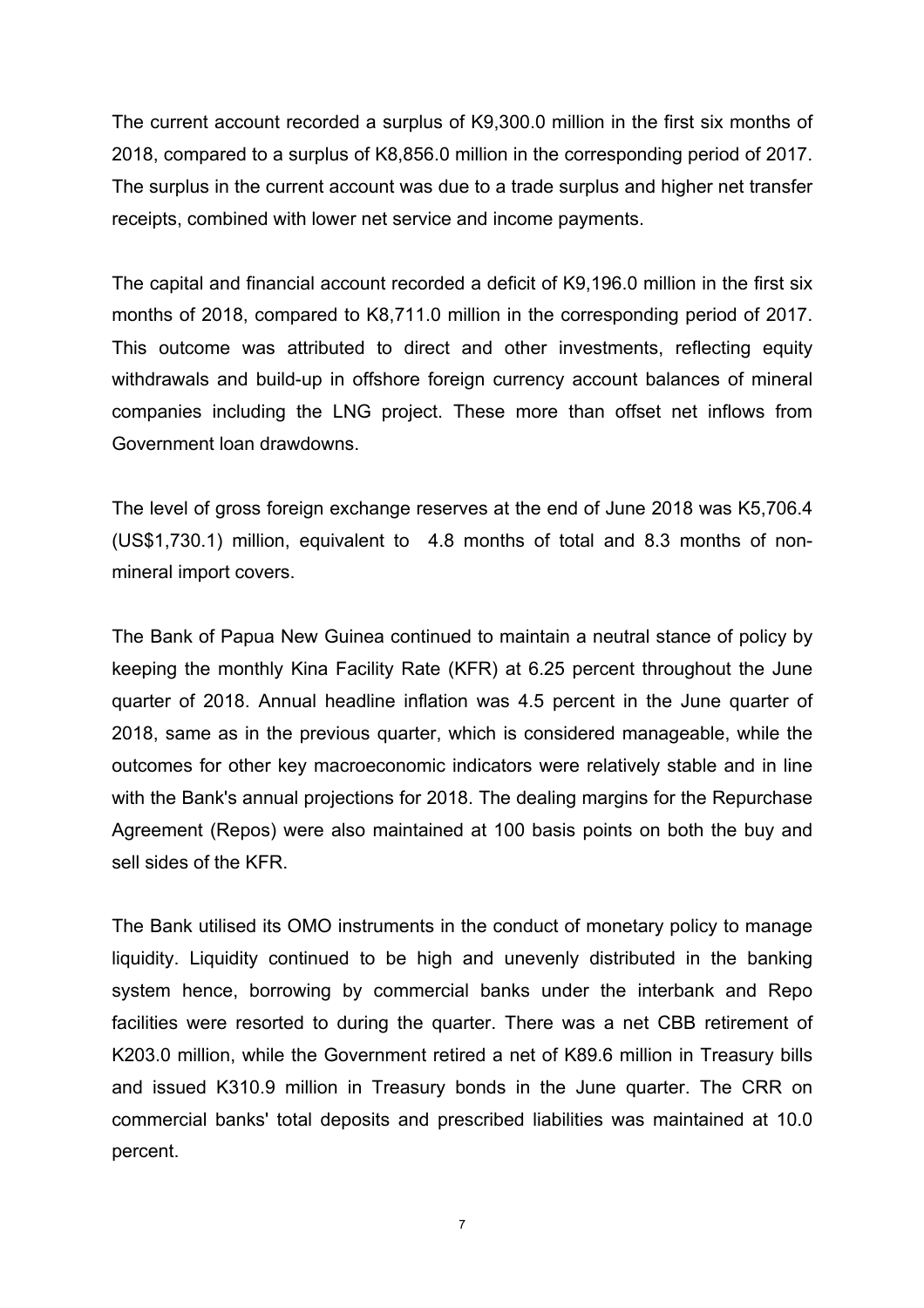The average level of broad money supply (M3\*) decreased by 1.1 percent in the June quarter of 2018, compared to an increase of 0.1 percent in the March quarter. There was a decrease in NFA, which more than offset an increase in domestic assets. The net domestic claims outstanding, excluding net claims on the Central Government, increased by 2.0 percent in the June quarter, compared to an increase of 1.6 percent in the previous quarter.

The average level of monetary base (reserve money) decreased by 0.9 percent during the June quarter, compared to a decrease of 2.4 percent in the March quarter of 2018. This reflected a decline in commercial banks' deposits held at the Central Bank.

The NFA of the financial corporations, comprising Depository Corporations (DCs) and Other Financial Corporations (OFCs), increased by 2.5 percent to K7,147.6 million in the June quarter, compared to a decrease of 4.0 percent in the previous quarter.

There were increases in the NFA of the Central Bank and OFCs, which more than offset a decline at Other Depository Corporations (ODCs). The increase at the Central Bank reflected inflows from Government's commercial and concessional loan drawdowns and mineral sector tax receipts, while the increase at OFCs reflected inflows of foreign investments. The decrease in the ODCs reflected a fall in holdings of foreign assets.

Net claims on the Central Government by financial corporations declined by K505.0 million to K12,528.2 million in the June quarter, compared to a decrease of K118.3 million in the previous quarter of 2018. This mainly resulted from an increase in Government deposits, which more than offset a net increase in holdings of Government securities, particularly the purchase of Treasury bills by ODCs.

In the June quarter of 2018, total domestic credit extended by financial corporations to the private sector, public non-financial corporations and 'Provincial and Local level Governments' increased by K195.1 million to K17,162.0 million, compared to an increase of K296.2 million in the previous quarter. This was influenced by increases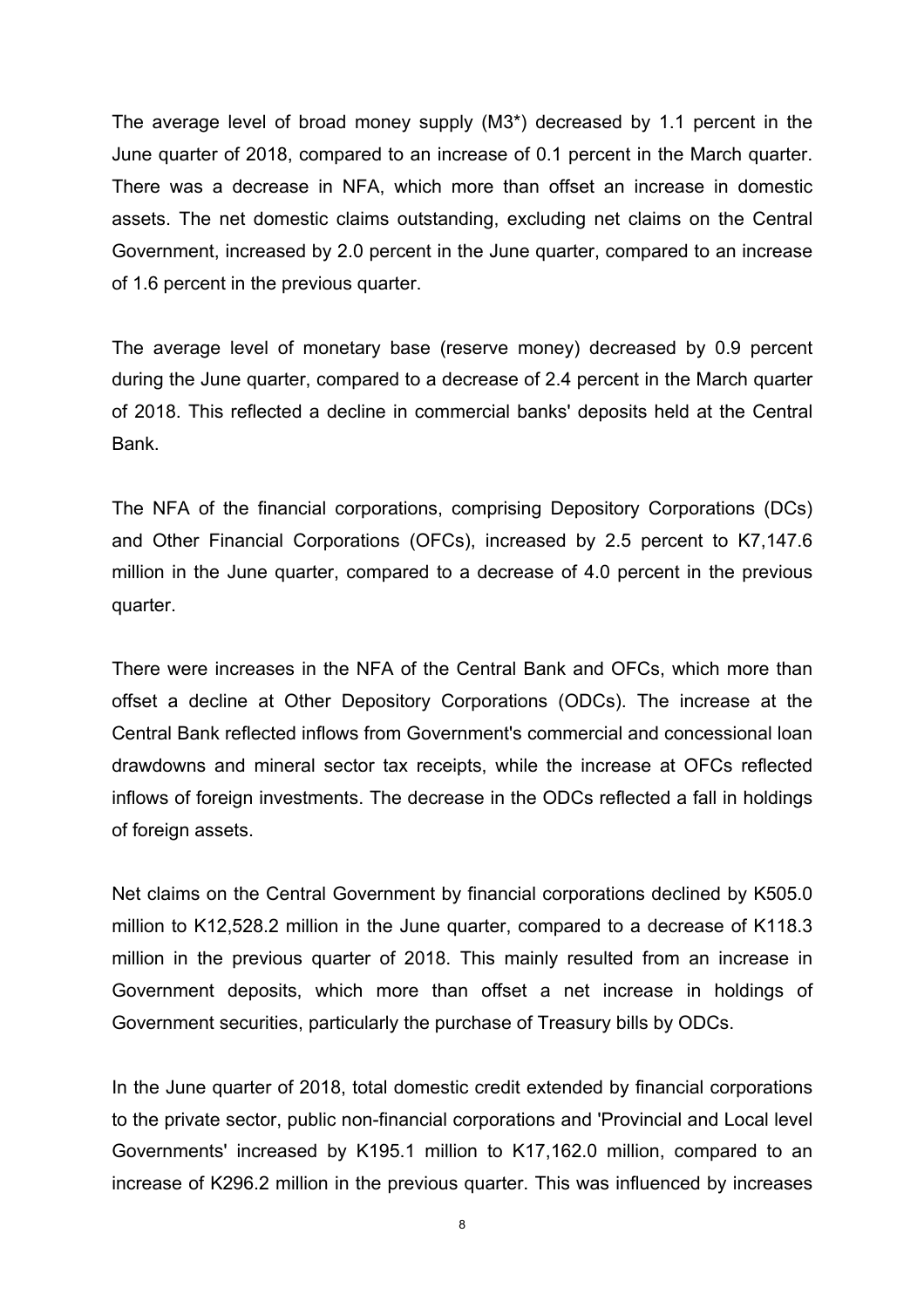of K280.1 million of credit extended to the private sector, which more than offset the decrease K84.9 million to public non-financial corporations. The increase in credit to the private sector was broad-based, with notable increases to the 'transport and communication' sector, followed by 'real estate, renting and business services', and 'hotels and restaurants'. The increase in lending reflected a pick-up in activities in some of the sectors associated with the hosting of the Asia-Pacific Economic Cooperation (APEC) meetings in 2018.

Preliminary estimates of the fiscal operations of the National Government over the six months to June 2018 show a deficit of K324.9 million, compared to the deficit of K784.4 million in the corresponding period of 2017. This represents 0.4 percent of nominal GDP.

Total revenue, including foreign grants for the six months to June 2018 was K5,555.3 million, 25.0 percent higher than in the corresponding six months of 2017 and represents 43.8 percent of the 2018 budgeted amount. The increase reflects both higher tax and non-tax receipts.

Total expenditure over the six months to June 2018 was K5,878.2 million, 12.5 percent higher than in the corresponding period of 2017 and represents 39.9 percent of the 2018 budgeted amount. Both the recurrent and development expenditures increased during the first half of 2018.

The deficit was mainly financed from domestic sources of K617.1 million, which more than offset a net repayment of K292.2 million to external sources. Net domestic financing comprised K80.1 million, K215.0 million and K420.7 million from the Central Bank, OFCs and other resident sectors, respectively. These, more than offset net retirement of Government securities by ODCs of K98.7 million. Net external loan repayments comprised K542.6 million and K22.6 million to concessional and extraordinary sources, respectively, which more than offset a borrowing of K273.0 million from commercial sources.

Total public (Government) debt outstanding as at the end of June 2018 was K 24,371.2 million, an increase of K890.6 million from March 2018, reflecting increases